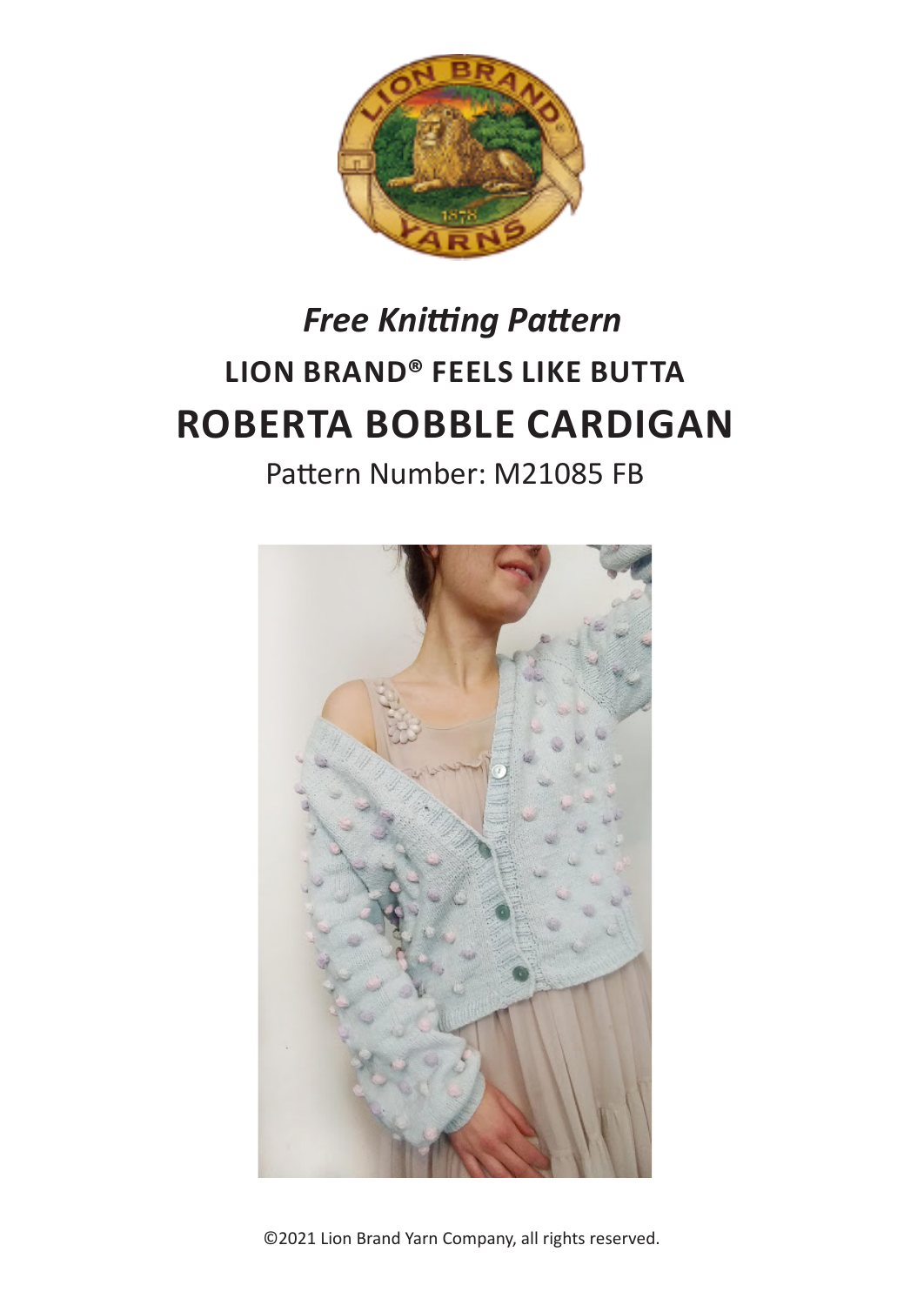LION BRAND® FEELS LIKE BUTTA ROBERTA BOBBLE CARDIGAN Pattern Number: M21085 FB

# **SKILL LEVEL –** INTERMEDIATE

# **SIZE**

S (M, L, 1X, 2X, 3X)

**Finished Bust** About 36 (40, 44, 48, 51, 56) in. (91.5 (101.5, 112, 122, 129.5, 142) cm)

**Finished Length** About 19 1/2 (20, 20, 20, 20 1/2, 20 1/2) in. (49.5 (51, 51, 51, 52, 52) cm)

**Note:** Pattern is written for smallest size with changes for larger sizes in parentheses. When only one number is given, it applies to all sizes. To follow pattern more easily, circle all numbers pertaining to your size before beginning.

# **MATERIALS**

- LION BRAND® FEELS LIKE BUTTA (Art. #215)
	- #106 Ice 2 (2, 3, 3, 3, 4) balls (A)

#149 Pale Grey 1 ball (B)

#101 Pink 1 ball (C)

#146 Lilac 1 ball (D)

- LION BRAND® double pointed needles size 7 (4.5 mm), set of 5
- LION BRAND® stitch markers
- LION BRAND® stitch holders
- LION BRAND® large-eyed blunt needle

# **ADDITIONAL MATERIALS**

Circular knitting needle size 7 (4.5 mm), 29 in. (73.5 cm) long or longer

4 buttons, about 7/8 in. (20 mm) diameter

# **GAUGE**

26 sts + 39 rows = about 6 in. (15 cm) over Stockinette st (knit on RS, purl on WS). BE SURE TO CHECK YOUR GAUGE.

# **STITCH EXPLANATIONS**

**Inc (worked on WS)** Place purl bump of next st on left needle and purl it as you would a regular purl st.

#### **MB (Make Bobble)**

**Note:** Each Bobble is worked with a contrasting color yarn, B, C, or D. Carry A along WS of piece while working each Bobble.

- 1. Yarn over (yo)
- 2. Knit into next st but do not remove st from needle.
- 3. Yarn over (yo)
- 4. Knit into same st and do not remove st from needle.

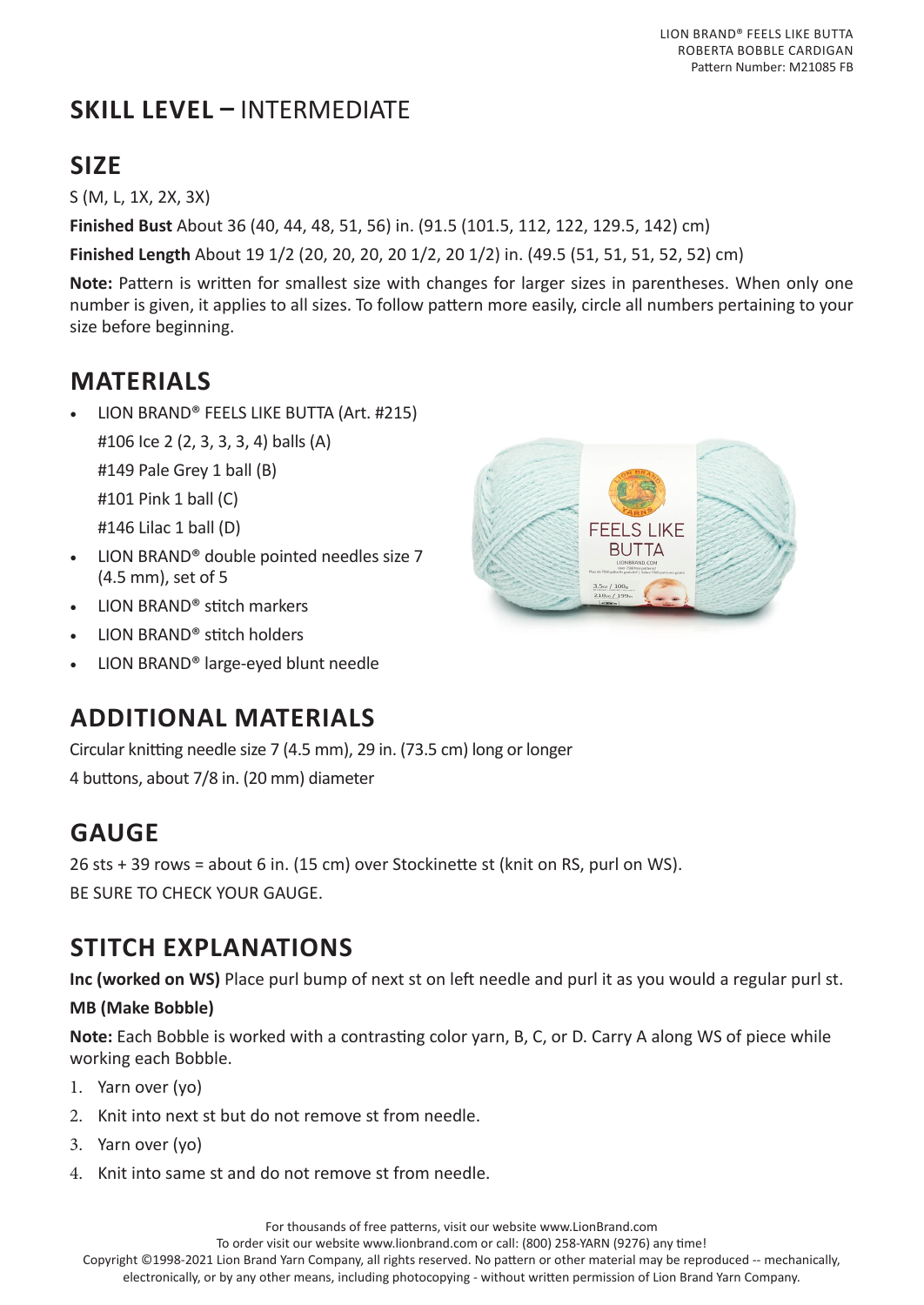- 5. Yarn over (yo).
- 6. Knit into same st again and remove st from needle (6 sts increased).
- 7. Turn, p6.
- 8. Turn, k6.
- 9. Turn, (p2tog) 3 times.
- 10. Turn, slip 1 as if to knit, k2tog, pass slipped stitch over k2tog and off needle.

### **PATTERN STITCHES**

#### **K1, p1 Rib (worked over an even number of sts)**

**Row 1:** \* K1, p1; rep from \* to end of row. **Row 2:** K the knit sts and p the purl sts. Rep Row 2 for K1, p1 Rib.

#### **K2, p2 Rib (multiple of 4 sts)**

**Row 1:** \* K2, p2; rep from \* to end of row. **Row 2:** K the knit sts and p the purl sts. Rep Row 2 for K2, p2 Rib.

#### **K2, p2 Rib (multiple of 4 sts + 2 additional sts)**

**Row 1:** K2, \* p2, k2; rep from \* to end of row. **Row 2:** K the knit sts and p the purl sts. Rep Row 2 for K2, p2 Rib.

### **NOTES**

- 1. This pattern includes quite a lot of things going on, all at the same time! The techniques aren't at all difficult, you'll just need to keep careful track of where you are. We highly recommend taking the time to check your piece after every few rows to determine whether you're on track. When working a project like this, 'reading' your knitting is invaluable. The beautiful results are really worth it!
- 2. Cardigan is worked from the neck downwards.
- 3. Piece is divided at underarms then lower body and sleeves are worked separately downwards.
- 4. Bobbles (MB) are worked onto the yoke. When working Bobble rows, work each Bobble using indicated contrasting yarn color and remaining sts using yarn A. The designer used a separate strand of yarn for each Bobble. Worked with this technique, you'll have loads of yarn ends to weave in. You may find it easier to weave in a few rows of ends at a time. If you prefer, you can strand the Bobble color yarn across the WS of the sweater, twisting it with yarn A every 3-4 sts.
- 5. Sleeves are worked in rnds using double pointed needles.
- 6. A circular needle is used to accommodate the number of sts, work back and forth in rows on the circular needle as if working on straight needles.
- 7. When you see 'as established' in the instructions, this means to continue in the current pattern sts, lining up sts as in previous rows.
- 8. When you see work 'even' in the instructions, this means to continue on in the pattern st you have established without changing the st count by increasing, decreasing, or binding off.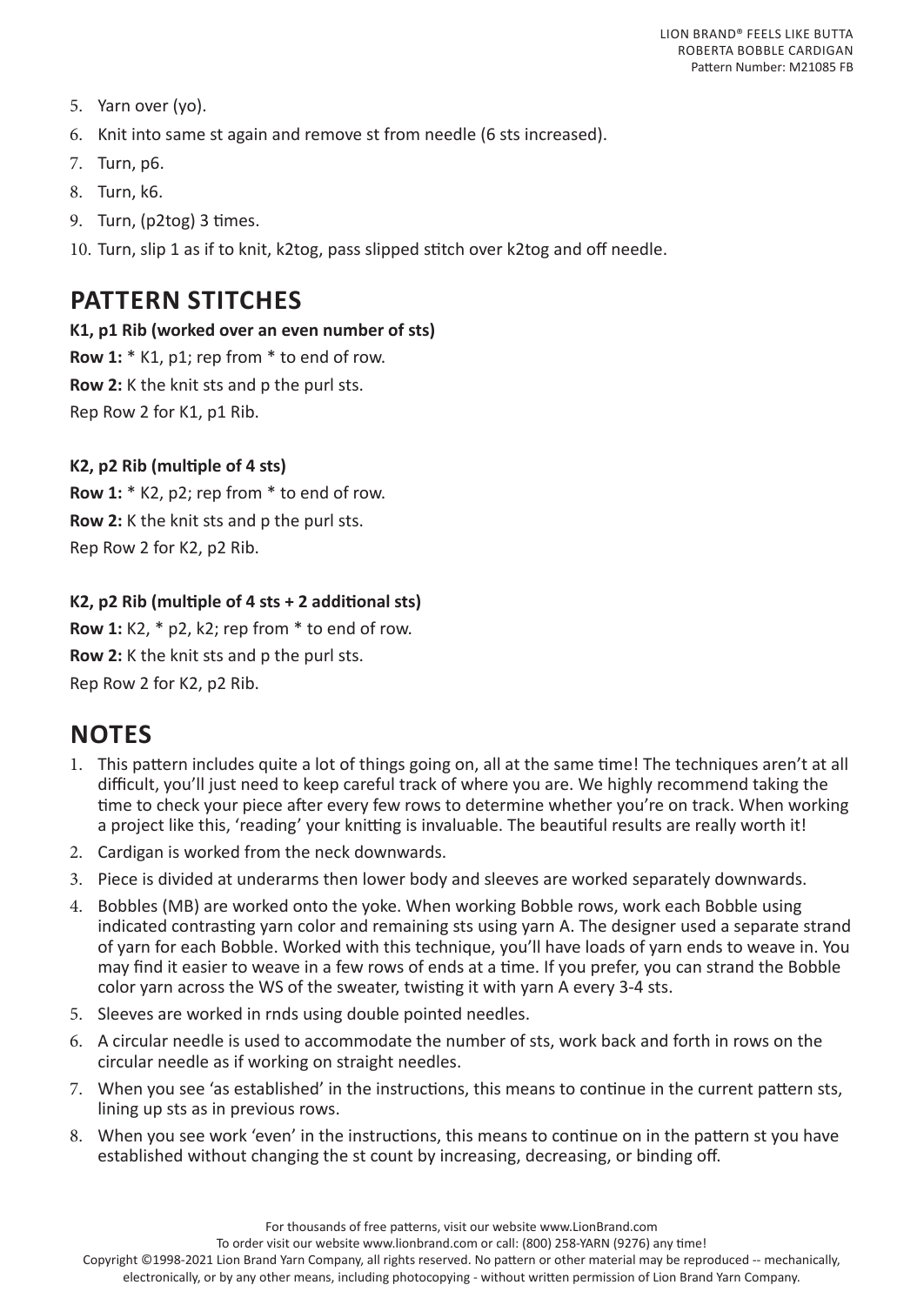# **CARDIGAN**

### *Yoke*

With circular needle and A, cast on 56 (56, 58, 58, 60, 60) sts.

**Row 1 (Set Up Row – RS):** K1, yo, k1 (for left front), place marker (pm), k1, yo, k9, yo, k1 (for left sleeve), pm, k1, yo, 28 (28, 30, 30, 32, 32), yo, k1 (for back), pm, k1, yo, k9, yo, k1 (for right sleeve), pm, k1, yo, k1 (for right front) – you will have 64 (64, 66, 66, 68, 68) sts in this row (consisting of 3 sts for each front, 32 (32, 34, 34, 36, 36) sts for back and 13 sts for each sleeve).

**Row 2 and all WS rows, unless otherwise instructed:** Purl across, purling each yo through the back loop.

**Row 3 (Raglan and Neck Increase):** K1, yo, \* k to 1 st before next marker, yo, k1, sm, k1, yo; rep from \* 3 more times, k to last st, yo, k1 - 74 (74, 76, 76, 78, 78) sts.

# *Beg Bobbles on Sleeves and Back*

**Note:** Bobbles are worked in Row 5 and then in every 10th row.

**Row 5 (Bobble Set-Up Row – RS):** Use yarn B for Bobbles and yarn A for all rem sts, k to 1 st before first marker, yo, k1, sm, k1, yo, k6, MB, k6, yo, k1, sm, k1, yo, k1 (1, 2, 2, 3, 3), (MB, k9) 3 times, MB, k0 (0, 1, 1, 2, 2), yo, k1, sm, k1, yo, k6, MB, k6, yo, k1, sm, k1, yo, k to end of row – 82 (82, 84, 84, 86, 86) sts.

**Row 7:** Rep Row 3 – 92 (92, 94, 94, 96, 96) sts.

**Row 9 (Raglan Increase):** \* K to 1 st before next marker, yo, k1, sm, k1, yo; rep from \* 3 more times, k to end of row – 100 (100, 102, 102, 104, 104) sts.

**Row 11:** Rep Row 3 – 110 (110, 112, 112, 114, 114) sts.

**Row 13:** Rep Row 9 – 118 (118, 120, 120, 122, 122) sts in Row 13.

### *Beg Bobbles on Fronts and Continue Bobble pattern of Sleeves and Back*

**Row 15 (Bobble Row – RS):** Use yarn C for Bobbles and yarn A for all rem sts, k1, yo, k4, MB, k5, yo, k1, sm, k1, yo, k6 MB, k9, MB, k6, yo, k1, sm, k1, yo, k1 (1, 2, 2, 3, 3), (MB, k9) 4 times, MB, k0 (0, 1, 1, 2, 2), yo, k1, sm, , k1, yo, k6 MB, k9, MB, k6, yo, k1, sm, k1, yo, k5, MB, k4, yo, k1 – 128 (128, 130, 130, 132, 132) sts.

**Row 17:** Rep Row 9 – 136 (136, 138, 138, 140, 140) sts.

**Row 19:** Rep Row 3 – 146 (146, 148, 148, 150, 150) sts.

**Row 21:** Rep Row 9 – 154 (154, 156, 156, 158, 158) sts.

**Row 23:** Rep Row 3 – 164 (164, 166, 166, 168, 168) sts.

**Row 25 (Bobble Row – RS):** Use yarn D for Bobbles and yarn A for all rem sts, K3, MB, k9, MB, k5, yo, k1, sm, k1, yo, k6, MB, (k9, MB) twice, k6, yo, k1, sm, k1, yo, k6 (7, 8), MB, (k9, MB) 4 times, k5 (6, 7), yo, k1, sm, k1, yo, k6, MB, (k9, MB) twice, k6, yo, k1, sm, k1, yo, k5, MB, k9, MB, k3 – 172 (172, 174, 174, 176, 176) sts.

For thousands of free patterns, visit our website www.LionBrand.com

To order visit our website www.lionbrand.com or call: (800) 258-YARN (9276) any time!

Copyright ©1998-2021 Lion Brand Yarn Company, all rights reserved. No pattern or other material may be reproduced -- mechanically, electronically, or by any other means, including photocopying - without written permission of Lion Brand Yarn Company.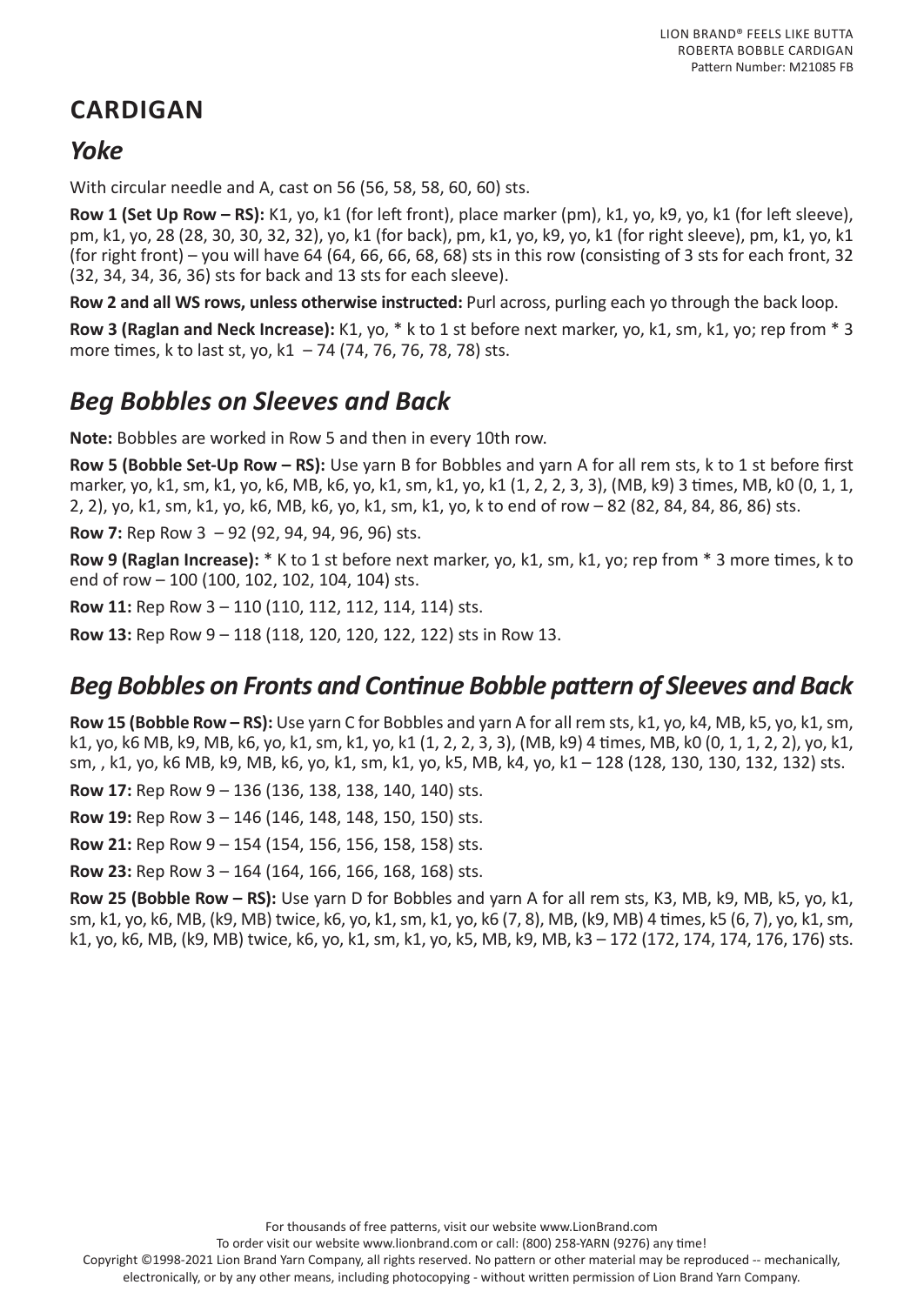#### **Notes:**

- 1. Raglan increases are worked EVERY RS row to Divide. Neck increases are worked EVERY OTHER RS row until a total of 15 (15, 16, 16, 17, 17) neck increases have been worked. For some sizes, this means that the neck increases are not complete until after the Divide.
- 2. Detailed instructions are provided to start you off, then when the instructions say "work in pattern as established" this means to work in St st (k on RS, p on WS), purling the yo sts through the back loop, and continue working the raglan increases every RS row, the neck increases every other RS row, and Bobble Rows every 10th row.
- 3. When working Bobble rows, continue to work each Bobble using contrasting yarn color following **Bobble Sequence** and remaining sts using yarn A. Bobble Sequence: Work \* 1 Bobble row with B, 1 Bobble row with C, and 1 Bobble row with D; rep from \* for Bobble Sequence.
- 4. To place Bobbles in a Bobble row, center Bobbles between Bobbles of previous Bobble row and knit 9 sts between Bobbles. To center Bobbles, work each Bobble directly in line with the 5th st between Bobbles of the previous Bobble row.
- 5. To help keep track of the Bobbles, we suggest using markers until you're able to easily see where the Bobbles should be placed on a new Bobble row. If desired, place a marker in each Bobble of Row 25 and move markers up as each row is worked. Use different colored markers for Bobbles so that you do not confuse them with the raglan increase markers.
- 6. Never work a Bobble in any of the following sts: The first or last st of front, sleeve or back; the first 4 (4, 4, 4, 6, 6) undearam sts of body, and the 4 (4, 4, 4, 6, 6) underarms sts of each sleeve (first and last 2 (2, 2, 2, 3, 3) sts of rnds).

**Rows 26-34 (34, 34, 34, 34, 33):** Work in St st (k on RS, p on WS), purling the yo sts through the back loop, and continue to work raglan increases every RS row and neck increases every other RS row for 9 (9, 9, 9, 9, 8) rows – 208 (208, 210, 210, 212, 212) sts when all these rows have been completed.

#### **Size S ONLY**

**Row 35 (Bobble Row):** K1, yo, work in Bobble pattern as established to 1 st before next marker, yo, k1, sm, k1, yo; rep from \* 3 more times, work in Bobble pattern as established to last st, yo, k1 – 218 sts.

**Rows 36-44:** Rep Rows 16-24 – 254 sts.

**Row 45 (Bobble Row):** \* Work in Bobble pattern as established to 1 st before next marker, yo, k1, sm, k1, yo; rep from \* 3 more times, work in Bobble pattern as established to end of row – 262 sts.

**Rows 46-48:** Rep Rows 10-12 – 272 sts in Row 47.

Proceed to *Divide for Body and Sleeves.*

#### **Size M ONLY**

**Row 35 (Bobble Row):** K1, yo, work in Bobble pattern as established to 1 st before next marker, yo, k1, sm, k1, yo; rep from \* 3 more times, work in Bobble pattern as established to last st, yo, k1 – 218 sts.

**Rows 36-44:** Rep Rows 16-24 – 254 sts.

**Row 45 (Bobble Row):** \* Work in Bobble pattern as established to 1 st before next marker, yo, k1, sm, k1, yo; rep from \* 3 more times, work in Bobble pattern as established to end of row – 262 sts.

**Row 46 (Increase Row – WS):** \* P each purl st and purl each yo through back loop to 1 st before next marker, Inc, p1, sm, p1, Inc; rep from  $*$  3 more times, p each purl st and purl each yo through back loop to end of row – 270 sts.

**Row 47:** Rep Row 3 – 280 sts.

**Row 48:** P each purl st and purl each yo through the back loop.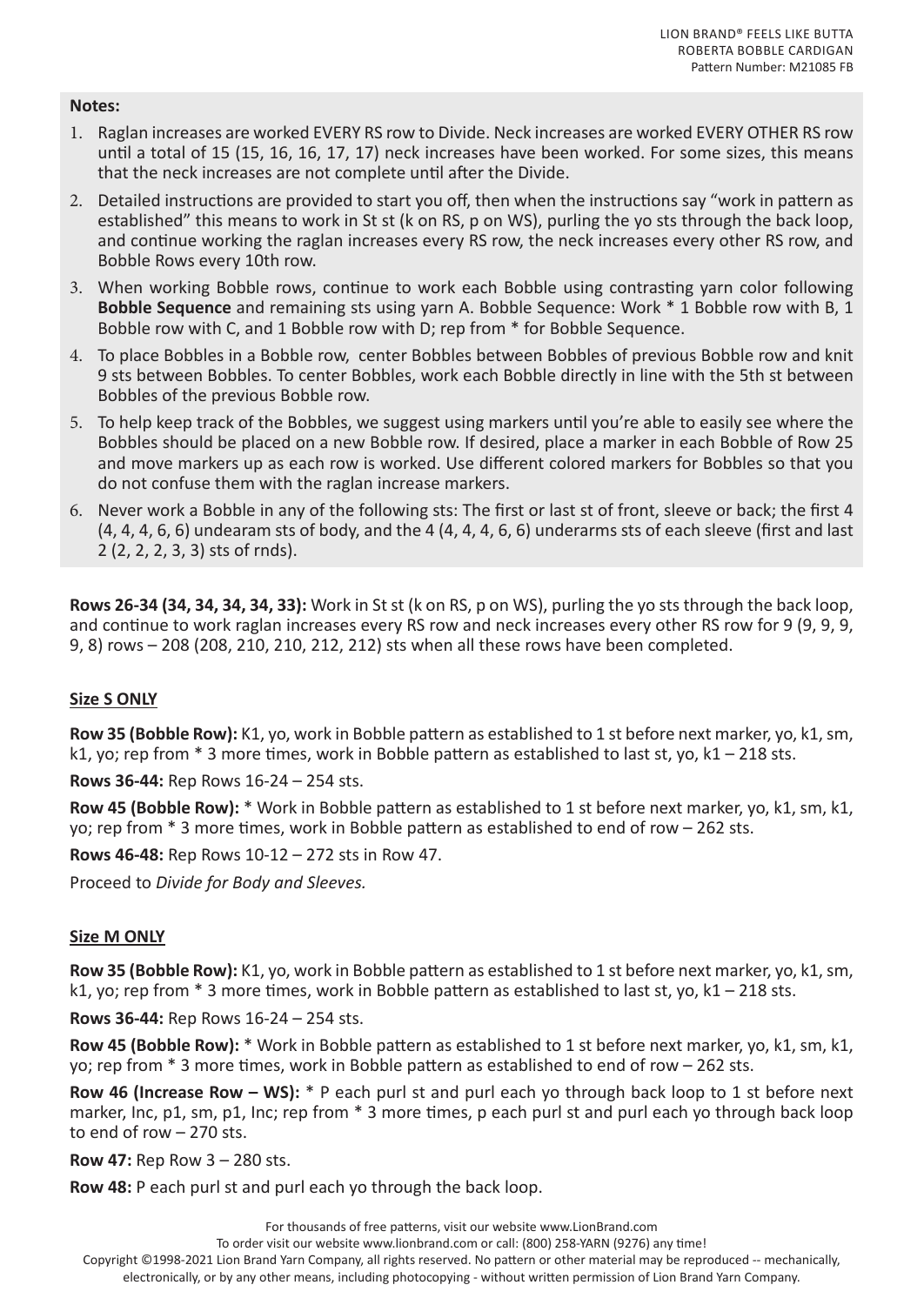**Row 49:** Rep Row 9 – 288 sts. **Rows 50-52:** Rep Rows 46-48 – 306 sts. Proceed to *Divide for Body and Sleeves.*

#### **Size L ONLY**

**Row 35 (Bobble Row – RS):** K1, yo, work in Bobble pattern as established to 1 st before next marker, yo, k1, sm, k1, yo; rep from \* 3 more times, work in Bobble pattern as established to last st, yo, k1 – 220 sts.

**Rows 36-44:** Rep Rows 16-24 – 256 sts.

**Row 45 (Bobble Row – RS):** \* Work in Bobble pattern as established to 1 st before next marker, yo, k1, sm, k1, yo; rep from \* 3 more times, work in Bobble pattern as established to end of row – 264 sts.

**Rows 46-48:** Rep Rows 10-12 – 274 sts in Row 47.

**Row 49:** Rep Row 9 – 282.

**Row 50 (Increase Row – WS):** \* P each purl st and purl each yo through back loop to 1 st before next marker, Inc, p1, sm, p1, Inc; rep from  $*$  3 more times, p each purl st and purl each yo through back loop to end of row – 290 sts.

**Row 51:** Rep Row 3 – 300 sts.

**Row 52:** Rep Row 50 – 308 sts..

**Row 53:** Rep Row 9 – 316 sts.

**Row 54:** Rep Row 50 – 324 sts.

**Row 55 (Bobble Row):** Rep Row 35 – 334 sts.

**Rows 56:** Rep Row 50 – 342 sts.

Proceed to *Divide for Body and Sleeves.*

#### **Size 1X ONLY**

**Row 35 (Bobble Row)**: K1, yo, work in Bobble pattern as established to 1 st before next marker, yo, k1, sm, k1, yo; rep from \* 3 more times, work in Bobble pattern as established to last st, yo, k1 – 220 sts.

**Row 36 (Increase Row – WS):** \* P each purl st and purl each yo through back loop to 1 st before next marker, Inc, p1, sm, p1, Inc; rep from  $*$  3 more times, p each purl st and purl each yo through back loop to end of row – 228 sts.

**Row 37:** Rep Row 9 – 236 sts.

**Row 38:** P each purl st and purl each yo through the back loop.

**Row 39:** Rep Row 3 – 246 sts.

**Rows 40-43:** Rep Rows 36-39 – 272 sts in Row 43.

**Row 44:** Rep Row 36 – 280 sts.

**Row 45 (Bobble Row):** \* Work in Bobble pattern as established to 1 st before next marker, yo, k1, sm, k1, yo; rep from \* 3 more times, work in Bobble pattern as established to end of row – 288 sts.

**Row 46 and 47:** Rep Rows 38 and 39 – 298 sts in Row 47.

**Row 48-51:** Rep Rows 36-39 – 324 sts in Row 51.

**Rows 51-54:** Rep Rows 36-38 – 340 sts – in Row 53.

**Row 55 (Bobble Row):** Rep Row 35 – 350 sts.

**Row 56:** Rep Row 36 – 358 sts.

**Row 57:** Rep Row 9 – 366 sts.

For thousands of free patterns, visit our website www.LionBrand.com

To order visit our website www.lionbrand.com or call: (800) 258-YARN (9276) any time!

Copyright ©1998-2021 Lion Brand Yarn Company, all rights reserved. No pattern or other material may be reproduced -- mechanically, electronically, or by any other means, including photocopying - without written permission of Lion Brand Yarn Company.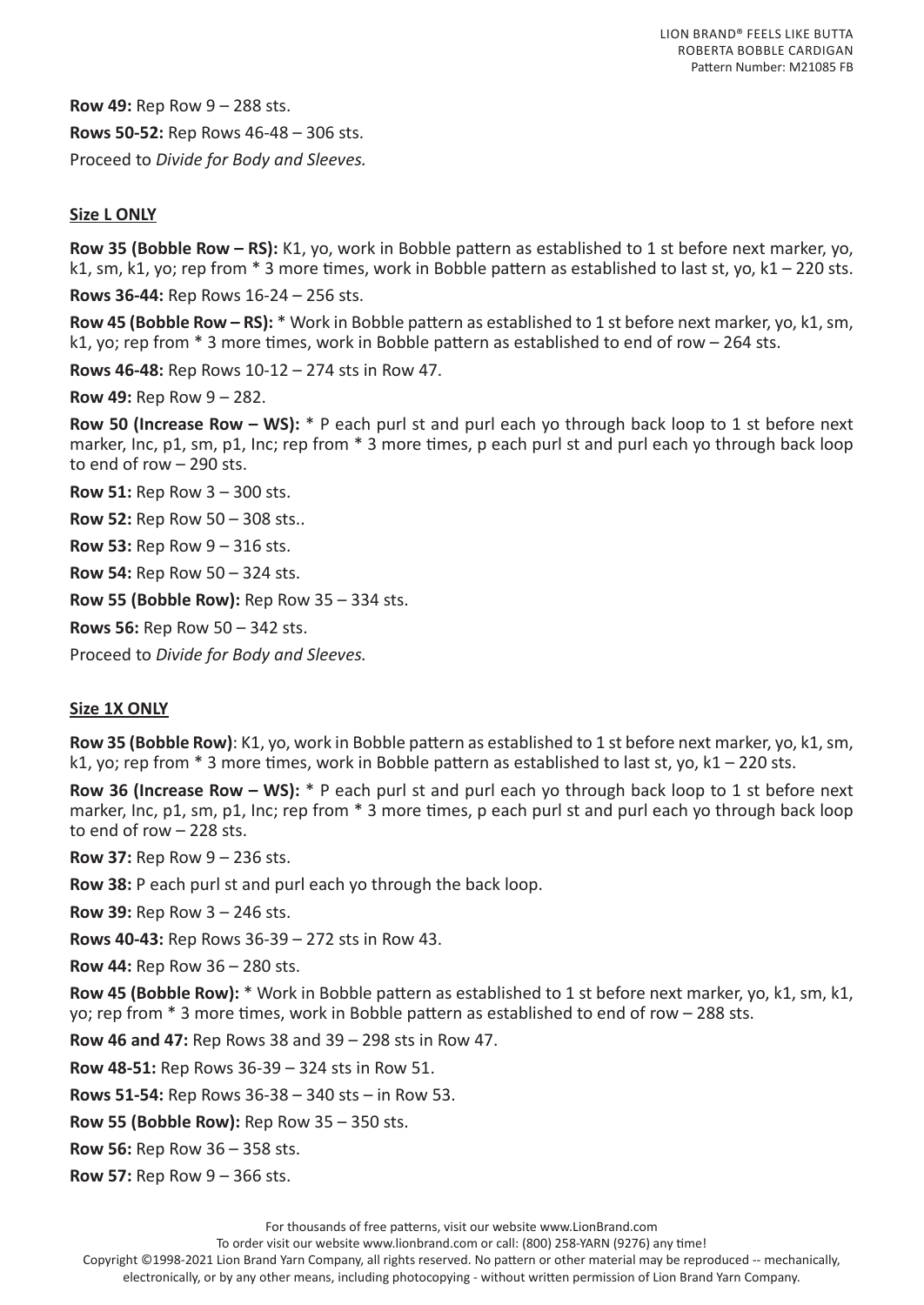**Row 58:** Rep Row 36 – 372 sts. Proceed to *Divide for Body and Sleeves.*

#### **Size 2X ONLY**

**Row 35 (Bobble Row – RS):** K1, yo, work in Bobble pattern as established to 1 st before next marker, yo, k1, sm, k1, yo; rep from \* 3 more times, work in Bobble pattern as established to last st, yo, k1 – 222 sts.

**Row 37:** Rep Row 9 – 230 sts.

**Row 38 (Increase Row – WS):** P each purl st and purl each yo through back loop to 1 st before next marker, Inc, p1, sm, p1, Inc; rep from  $*$  3 more times, p each purl st and purl each yo through back loop to end of row – 238 sts.

**Row 39:** Rep Row 3 – 248 sts.

**Row 40:** P each purl st and purl each yo through the back loop.

**Rows 41-44:** Rep Rows 37-40 – 274 sts.

**Row 45 (Bobble Row):** \* Work in Bobble pattern as established to 1 st before next marker, yo, k1, sm, k1, yo; rep from \* 3 more times, work in Bobble pattern as established to end of row – 282 sts.

**Rows 46-48:** Rep Rows 38-40 – 300 sts in Row 39.

**Rows 49-52:** Rep Rows 37-40 – 326 sts in Row 51.

**Rows 53 and 54:** Rep Rows 37 and 38 – 342 sts in Row 38.

**Row 55 (Bobble Row):** Rep Row 35 – 352 sts.

**Row 56:** Rep Row 40 – 352 sts.

**Rows 57-60:** Reps Rows 37-40 – 378 sts.

**Rows 61 and 62:** Rep Rows 37 and 38 – 394 sts in Row 62.

Proceed to *Divide for Body and Sleeves.*

#### **Size 3X ONLY**

**Row 34 (Increase Row – WS):** P each purl st and purl each yo through back loop to 1 st before next marker, Inc, p1, sm, p1, Inc; rep from  $*$  3 more times, p each purl st and purl each yo through back loop to end of row – 220 sts.

**Row 35 (Bobble Row – RS):** K1, yo, work in Bobble pattern as established to 1 st before next marker, yo, k1, sm, k1, yo; rep from \* 3 more times, work in Bobble pattern as established to last st, yo, k1 – 230 sts.

**Row 37:** Rep Row 9 – 238 sts.

**Row 38:** Rep Row 34 – 246 sts.

**Row 39:** Rep Row 3 – 256 sts.

**Rows 41-44:** Rep Rows 37-40 – 282 sts.

**Row 45 (Bobble Row):** \* Work in Bobble pattern as established to 1 st before next marker, yo, k1, sm, k1, yo; rep from \* 3 more times, work in Bobble pattern as established to end of row – 290 sts.

**Rows 46-48:** Rep Rows 38-40 – 308 sts in Row 39.

**Row 49:** Rep Row 9 – 316 sts.

**Row 50:** Rep Row 34 – 324 sts.

**Row 51:** Rep Row 3 – 334 sts.

**Row 52:** Rep Row 34 – 342 sts.

**Rows 53 and 54:** Rep Rows 49 and 50 – 358 sts in Row 54.

For thousands of free patterns, visit our website www.LionBrand.com

To order visit our website www.lionbrand.com or call: (800) 258-YARN (9276) any time!

Copyright ©1998-2021 Lion Brand Yarn Company, all rights reserved. No pattern or other material may be reproduced -- mechanically,

electronically, or by any other means, including photocopying - without written permission of Lion Brand Yarn Company.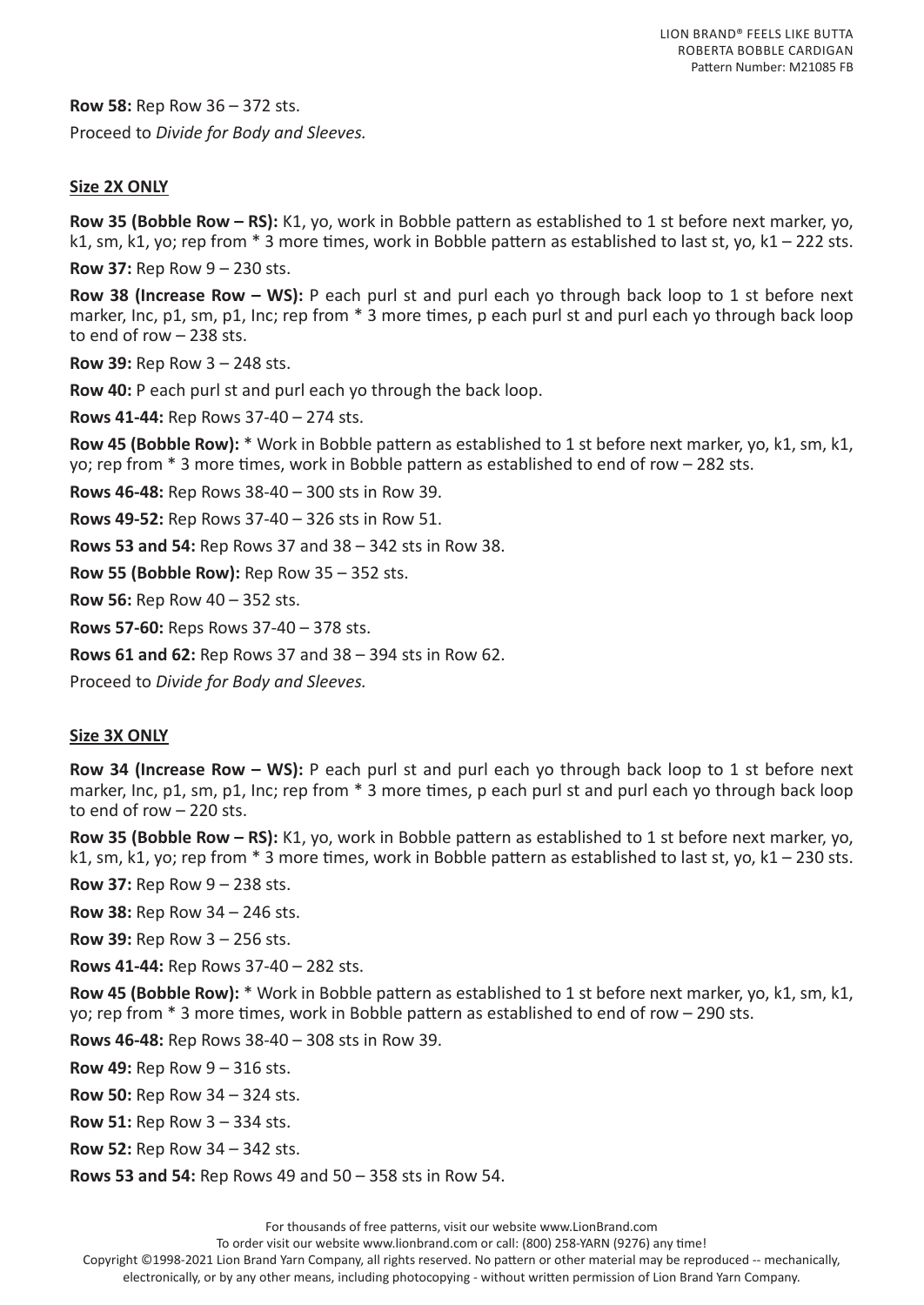**Row 55 (Bobble Row):** Rep Row 35 – 368 sts. **Row 56:** Rep Row 34 – 376 sts. **Rows 57-64:** Rep Rows 49-52 twice – 444 sts. Proceed to *Divide for Body and Sleeves.*

# *Divide for Body and Sleeves*

#### **Notes:**

- 1. You should now have a total of 272 (306, 342, 374, 394, 444) sts (consisting of 38 (43, 48, 52, 55, 62) sts for each front, 59 (67, 75, 83, 87, 99) sts for each sleeve, and 78 (86, 96, 104, 110, 122) sts for back).
- 2. All of the raglan shaping is now complete. As you work the Dividing Row, remove the raglan increase markers.
- 3. Follow the directions below AND complete the neck shaping by working a neck increase in the 1st  $(3rd, 7th, 9th, 3rd, 7th)$  row and then every 4th row 2  $(1, 1, 1, 1, 0)$  more time(s).
- 4. Continue to work Bobble rows every 10th row as established.

**Dividing Row (RS):** \* Work in pattern as established to next marker, place sleeve sts between next 2 markers on a holder and remove markers, cast on 2 (2, 2, 2, 3, 3) sts, pm, cast on 2 (2, 2, 2, 3, 3) sts for underarm; rep from \* once more, work in pattern as established to end of row – 164 (180, 200, 216, 232, 258) sts. **Note:** If you are making size S remember to work neck increases in this Dividing Row.

Continue in pattern as established, working the additional neck increases every 4th row as explained in note #4, until piece measures about 16 1/2 (16, 17, 17, 17, 17 1/2, 17 1/2) in. (42 (43, 43, 43, 44.5, 44.5) cm) from beg, end with a WS row as the last row you work. You will have 168 (184, 204, 220, 236, 260) sts when all V-neck increases have been completed.

**Next Row (RS):** Work in pattern as established over first 20 (22, 24, 26, 28, 32) sts, pm, work in pattern over next 44 (48, 53, 56, 59, 63) sts AND decrease 6 (6, 7, 6, 5, 9) sts evenly over these sts, pm, work in pattern as established over next 40 (44, 50, 56, 62, 70) sts, pm, work in pattern over next 44 (48, 53, 56, 59, 63) sts AND decrease 6 (6, 7, 6, 5, 9) sts evenly over these sts, pm, work in pattern as established to end of row – 156 (172, 190, 208, 226, 242) sts.

### *Lower Ribbng*

**Next Row (WS):** \* Purl to marker, sm, work in K2, p2 Rib to next marker, sm; rep from \* once more, p to end of row.

**Next Row (RS):** \* Work in pattern as established to marker, sm, work in K2, p2 Rib to next marker, sm; rep from \* once more, work in pattern as established to end of row.

Rep last 2 rows for a total of 15 ribbed rows, end with a WS row as the last row you work.

Next 5 Rows: Work in K1, p1 Rib to marker, sm, work in K2, p2 Rib to next marker, sm; rep from  $*$  once more, work in K1, p1 Rib to end of row.

Bind off loosely.

### *Sleeves*

Place 59 (67, 75, 83, 87, 99) sts of one Sleeve evenly distributed onto double pointed needles then cast on 4 (4, 4, 4, 6, 6) sts for underarm – 63 (71, 79, 87, 93, 105) sts.

Place marker for beg of rnd. Join by working the first st on left hand needle with the working yarn from the right hand needle.

For thousands of free patterns, visit our website www.LionBrand.com

To order visit our website www.lionbrand.com or call: (800) 258-YARN (9276) any time!

Copyright ©1998-2021 Lion Brand Yarn Company, all rights reserved. No pattern or other material may be reproduced -- mechanically,

electronically, or by any other means, including photocopying - without written permission of Lion Brand Yarn Company.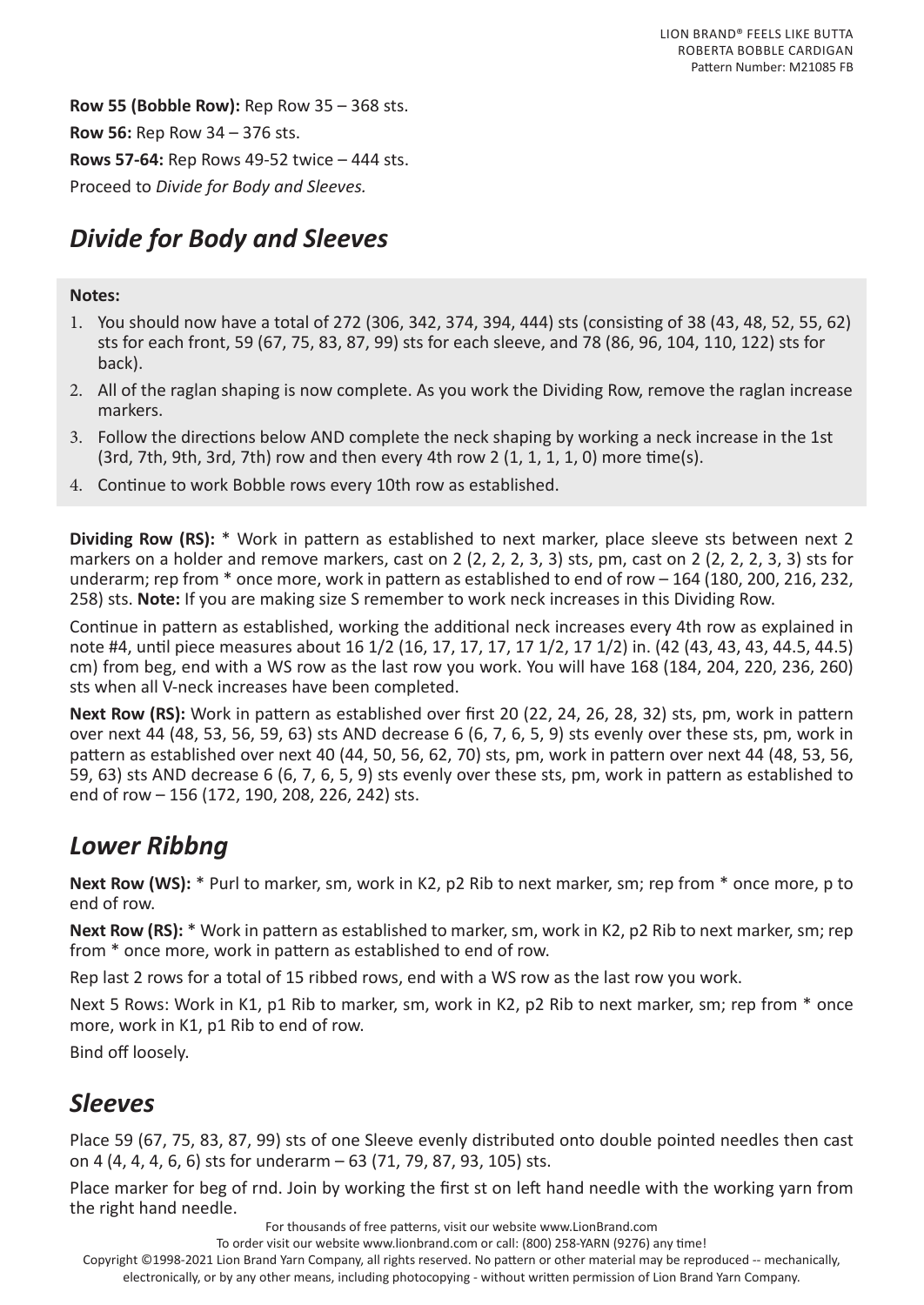Note: Never work a Bobble in any of the 4 (4, 4, 4, 6, 6) underarm sts of each sleeve (the first and last 2 (2, 2, 2, 3, 3) sts of rnds).

Working in rnds, work in patterns as established until sleeve measurs about 0 (0, 14, 10, 9, 3) in. (0 (0, 35.5, 25.5, 23, 7.5) cm) from underarm.

Continue in patterns as established and decrease 1 st on each side of beg of rnd marker about every 1 in. (2.5 cm) for 0 (0, 2, 6, 7, 13) times – 63 (71, 75, 75, 79, 79) sts when all decreases have been completed.

Work even n patterns as established until sleeve measures about 17 (17 1/2, 17 1/2, 17 1/2, 18, 18) in. (43 (44.5, 44.5, 44.5, 45.5, 45.5 cm) from underarm.

# *Cuff Ribbing*

**Rnd 1:** Knit and decrease 27 (35, 37, 37, 39, 39) sts evenly spaced around – 36 (36, 38, 38, 40, 40) sts. **Next 9 Rnds:** \* K1, p1; rep from \* around.

Bind off loosely.

# **FINISHING**

### *Front and Neck Bands*

From RS with circular needle and A, beg in lower right front corner, pick up and knit sts evenly spaced along right front edge (about 2 sts for every 3 rows), pick up and k11 sts along top edge of right sleeve, 30 (30, 32, 32, 32, 34, 34) sts along back neck edge, and 11 sts along top edge of left sleeve, then pick up and knit the same number of sts along left front edge as you picked up along right front edge (about 2 sts for every 3 rows).

Work back and forth in rows on circular needle as if working with straight needles.

Work in K2, p2 Rib for 4 rows.

**Buttonhole Row 1:** Work in K2, p2 Rib over first 6 sts, \* bind off 2 sts, work in K2, p2 Rib over next 14 sts; rep from \* 2 more times, bind off 2 sts, work in K2, p2 Rib to end of row.

**Buttonhole Row 2:** Work in K2, p2 Rib, casting on 2 sts over bound-off sts of previous row.

Work in K2, p2 Rib for 4 rows.

Bind off loosely in rib.

Sew underarm seams.

Sew buttons to buttonband opposite buttonholes.

Weave in ends.

To order visit our website www.lionbrand.com or call: (800) 258-YARN (9276) any time!

Copyright ©1998-2021 Lion Brand Yarn Company, all rights reserved. No pattern or other material may be reproduced -- mechanically, electronically, or by any other means, including photocopying - without written permission of Lion Brand Yarn Company.